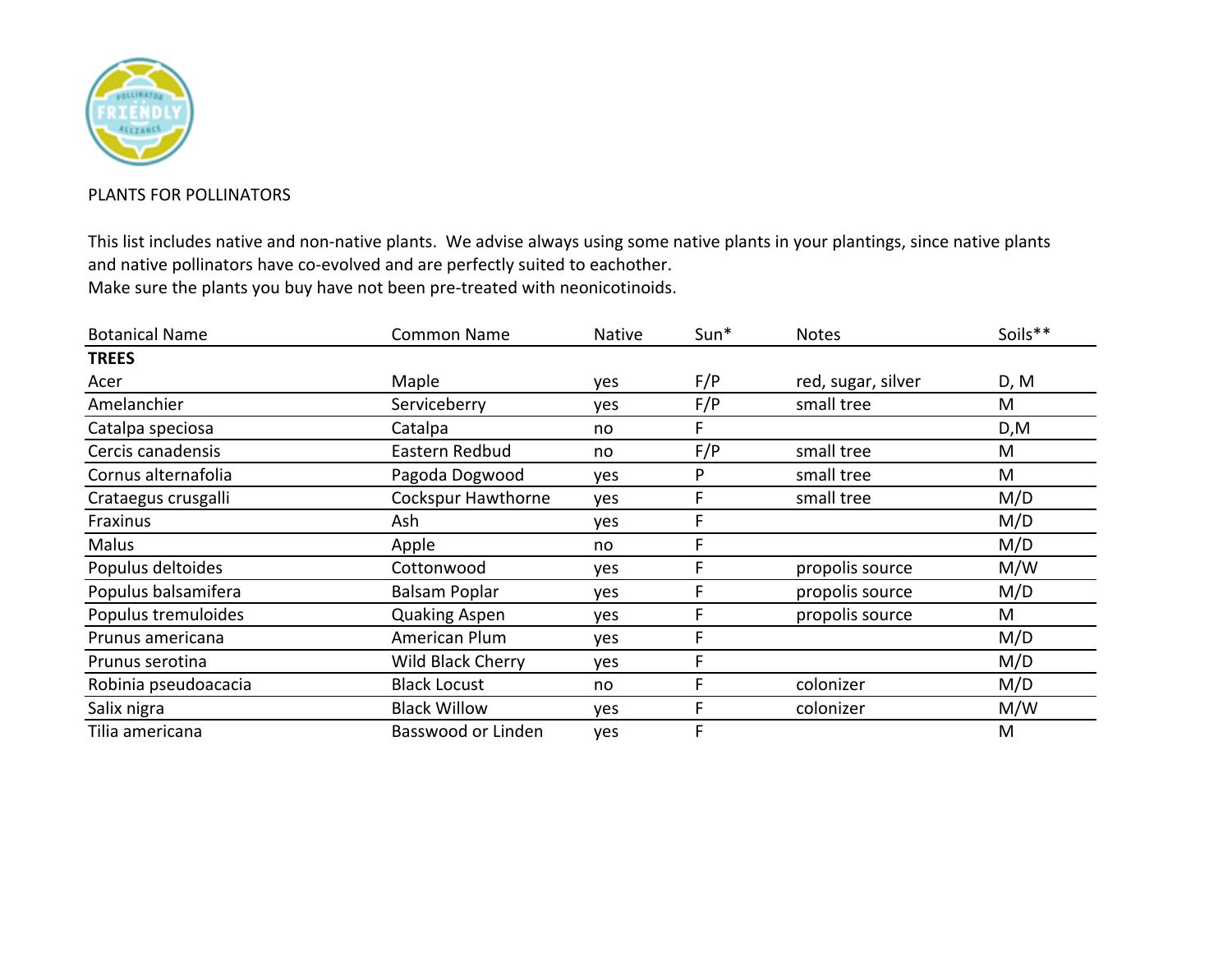

## **SHRUBS**

| Cephalanthus occidentalis | <b>Buttonbush</b>          | yes  | F   |             | W   |
|---------------------------|----------------------------|------|-----|-------------|-----|
| Cornus racemosa           | Gray Dogwood               | yes  | F/P |             | D   |
| Cornus sericea            | Red-Twigged Dogwood        | yes  | F/P |             | M/W |
| Corylus americana         | Hazelnut                   | yes  | F   |             | M/D |
| Diervilla lonicera        | <b>Bush Honeysuckle</b>    | yes  | F/P |             | M/D |
| Hammemalis virginiana     | <b>Witch Hazel</b>         | yes  | F/P |             | M   |
| Rhus sp.                  | Sumac                      | yes  | F   | all kinds   | M/D |
| Rubus sp.                 | Raspberry, Blackberry      | yes  | F   |             | M   |
| Sambucus canadensis       | Elderberry                 | yes  | F/P |             | M/W |
| Sambucus pubens           | Red-Berried Elder          | yes  | P   |             | M   |
| Spiraea (cultivated)      | Spirea                     | no   | F   |             | M   |
| Spiraea alba              | Meadowsweet                | yes  | F   |             | M/W |
| Spiraea tomentosa         | Steeplebush                | yes  | F   |             | M/W |
| Symphoricarpos alba       | White Snowberry            | yes  | F/P |             | M/D |
| Viburnum lentago          | Nannyberry                 | yes  | F/P |             | M/D |
| Viburnum trilobum         | Cranberrybush Viburnum yes |      | F/P |             | M/W |
| <b>PERENNIALS</b>         |                            |      |     |             |     |
| Agastache foeniculum      | Anise Hyssop               | yes  | F   | bumblebees  | M/D |
| Allium sp.                | Allium                     | some | F   |             | M/D |
| Asclepias incarnata       | <b>Swamp Milweed</b>       | yes  | F   | monarchs    | M/W |
| Asclepias syricia         | Common Milkweed            | yes  | F   | monarchs    | M/D |
| Asclepias tuberosa        | <b>Butterfly Weed</b>      | yes  | F   | monarchs    | M/D |
| Aster cordifolius         | <b>Heartleaf Aster</b>     | yes  | F/P |             | M   |
| Aster laevis              | <b>Smooth Aster</b>        | yes  | F/P |             | M/D |
| Aster macrophyllus        | Large-leafed Aster         | yes  | P/S | Groundcover | M/D |
| Aster oblongifolius       | <b>Aromatic Aster</b>      | yes  | F   |             | D   |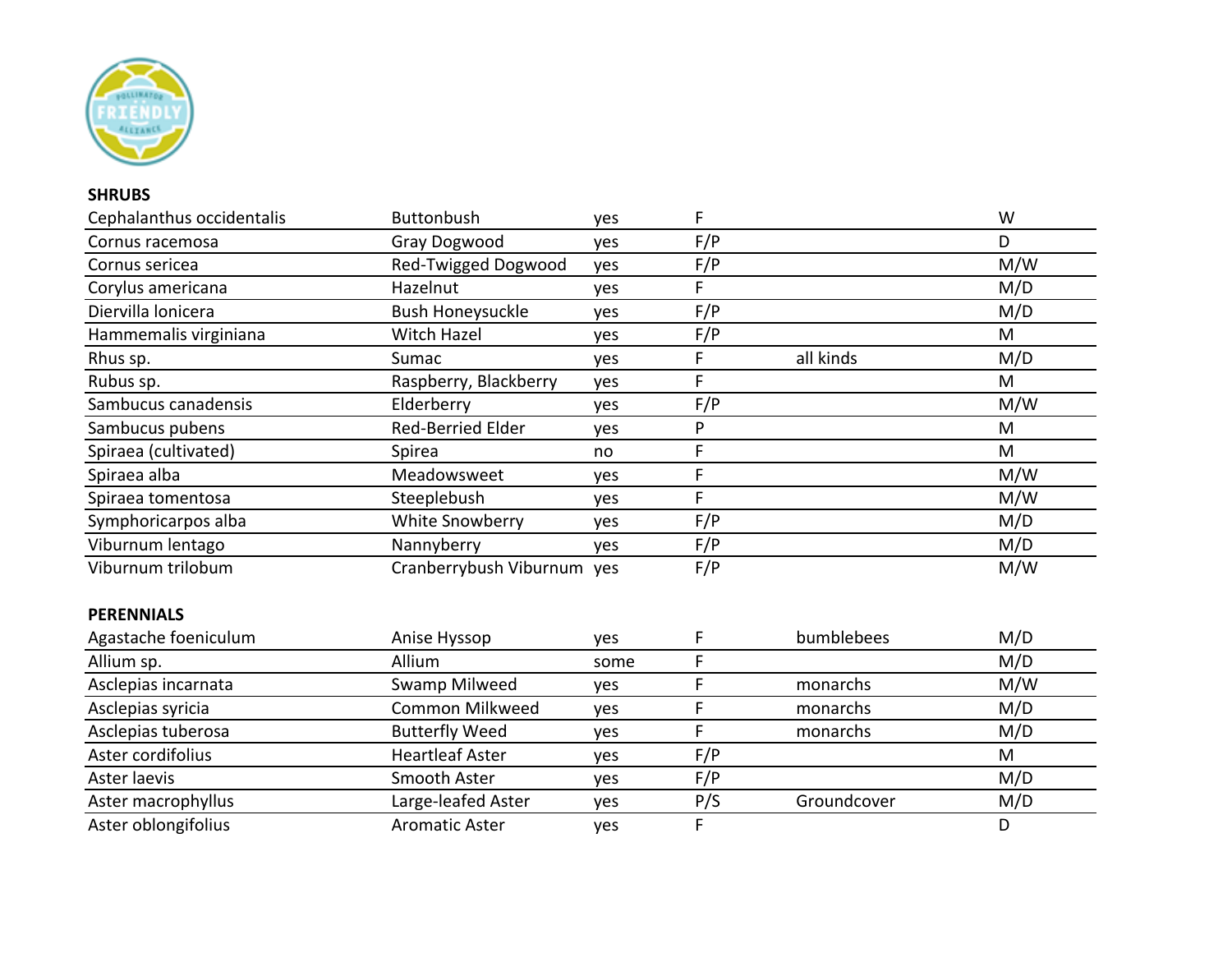

## **PERENNIALS (CONT)**

| Aster novae angliae        | New England Aster          | yes  | F/P |            | M/W |
|----------------------------|----------------------------|------|-----|------------|-----|
| Aster oolentangiensis      | Sky Blue Aster             | yes  | F/P |            | M/D |
| <b>Boltonia asteroides</b> | Boltonia                   | no   | F.  |            | M/D |
| Cimicifuga racemosa        | Cimicifuga                 | some | P/S |            | W   |
| Coreopsis 'Zagreb'         | Coreopsis 'Zagreb'         | no   | F   |            | M/D |
| Coreopsis palmata          | <b>Prairie Coreopsis</b>   | yes  | F   |            | M/D |
| Dalea purpureum            | Purple Prairie Clover      | yes  | F   |            | M/D |
| Echinacea purpureum        | Purple Coneflower          | yes  | F   |            | M   |
| Eupatorium maculatum       | Joe Pye Weed               | yes  | F   |            | M/W |
| Geranium maculatum         | Wild Geranium              | yes  | P/S |            | M   |
| Geranium x biokova         | Geranium biokova           | no   | F/P |            | M   |
| Heliopsis helianthoides    | Oxeye Daisy                | yes  | F.  |            | M/D |
| Hosta 'Royal Standard'     | Hosta 'Royal Standard'     | no   | P/S | bumblebees | M   |
| Hosta lancifolia           | Lance Leaf Hosta           | no   | P/S |            | M   |
| Hylotelephium telephium    | Sedum 'Autumn Joy'         | no   | F.  |            | M/D |
| Impatiens capensis         | jewelweed                  | yes  | F/P |            | M/W |
| Liatris aspera             | Rough Blazingstar          | yes  | F   | monarchs   | M/D |
| Liatris ligustylus         | <b>Meadow Blazingstar</b>  | yes  | F   | monarchs   | M/D |
| Mertensia virginiana       | <b>Virginial Bluebells</b> | yes  | P   |            | M/D |
| Monarda fistulosa          | Wild Bergamot              | yes  | F   | bumblebees | M   |
| Nepeta                     | Catmint                    | no   | F   | honey bees | M/D |
| Perovskia atriplicifolia   | <b>Russian Sage</b>        | no   | F   | honey bees | M/D |
| Salvia 'May Night'         | Salvia 'May Night'         | no   | F   |            | M   |
| Sanguinaria canadensis     | Bloodroot                  | yes  | P/S |            | M/D |
| Scilla siberica            | Siberian squill            | no   | F/P | bulb       | M/D |
| Solidago flexicaulis       | Zig Zag Goldenrod          | yes  | P/S |            | M   |
| Solidago sp                | Goldenrod                  | yes  | F.  |            | M/D |